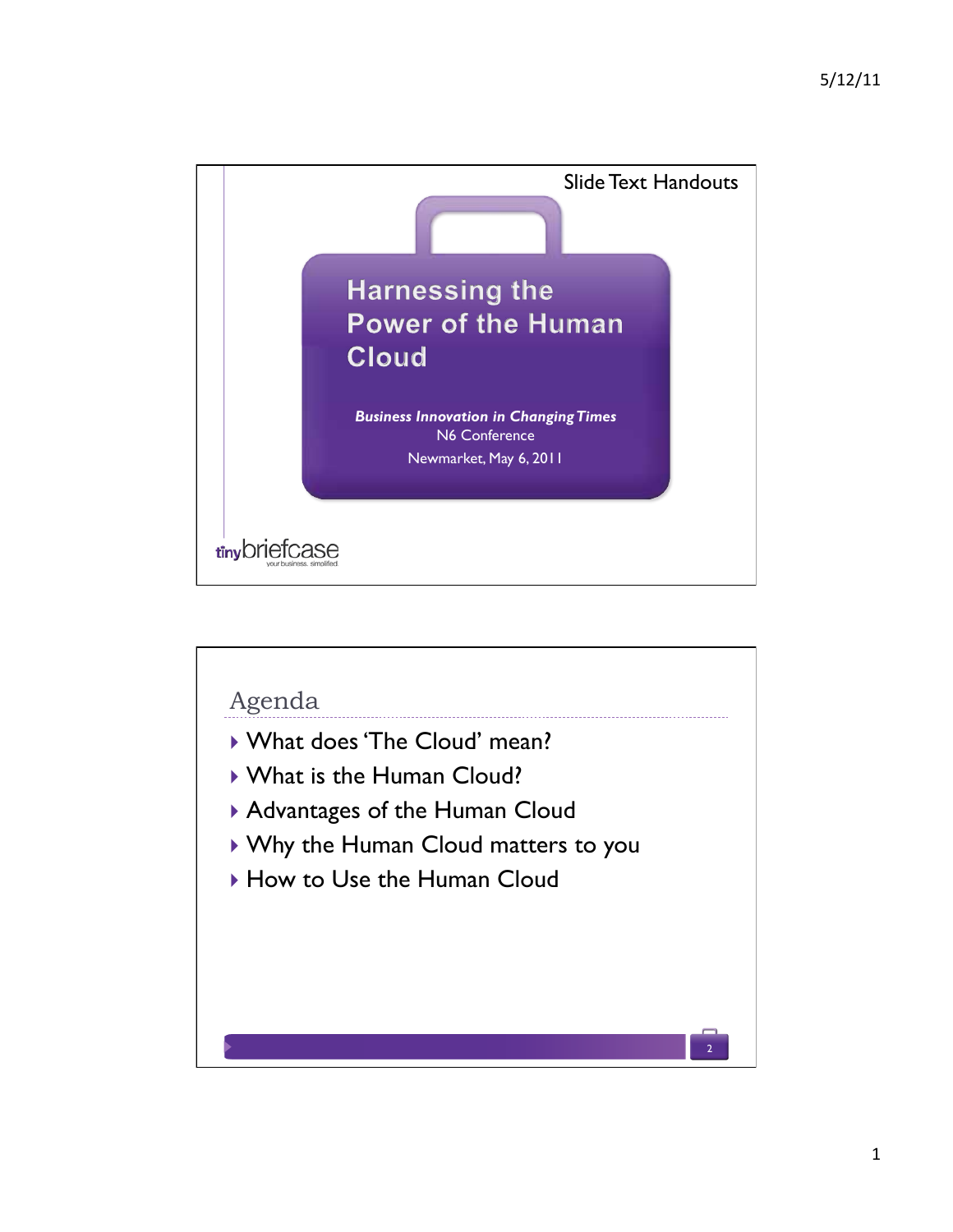3

## What is "The Cloud"?

- $\triangleright$  'The Cloud' can be simply defined as the Internet
- $\triangleright$  "Cloud Computing" refers to both the applications delivered as services over the Internet and the hardware and systems software in the datacenters that provide those services.
	- $\blacktriangleright$  "There is a clear consensus that there is no real consensus on what cloud computing is." – anonymous blog post

# Software-as-a-Service (SaaS) ! SaaS is a rapidly growing part of the Cloud Computing ecosystem, particularly among consumers and businesses ▶ Traditional model: buy software on CD, install on one computer, maintain with updates, then eventually renew license or buy upgrade ! SaaS model: Software is accessed from *any* device with an Internet browser – there is no software installed on the device itself. **I** User pays monthly fee for using software ! Data is stored remotely, and therefore accessible anywhere there is an Internet connection (home computer, work, iPhone, tablet, etc.) 4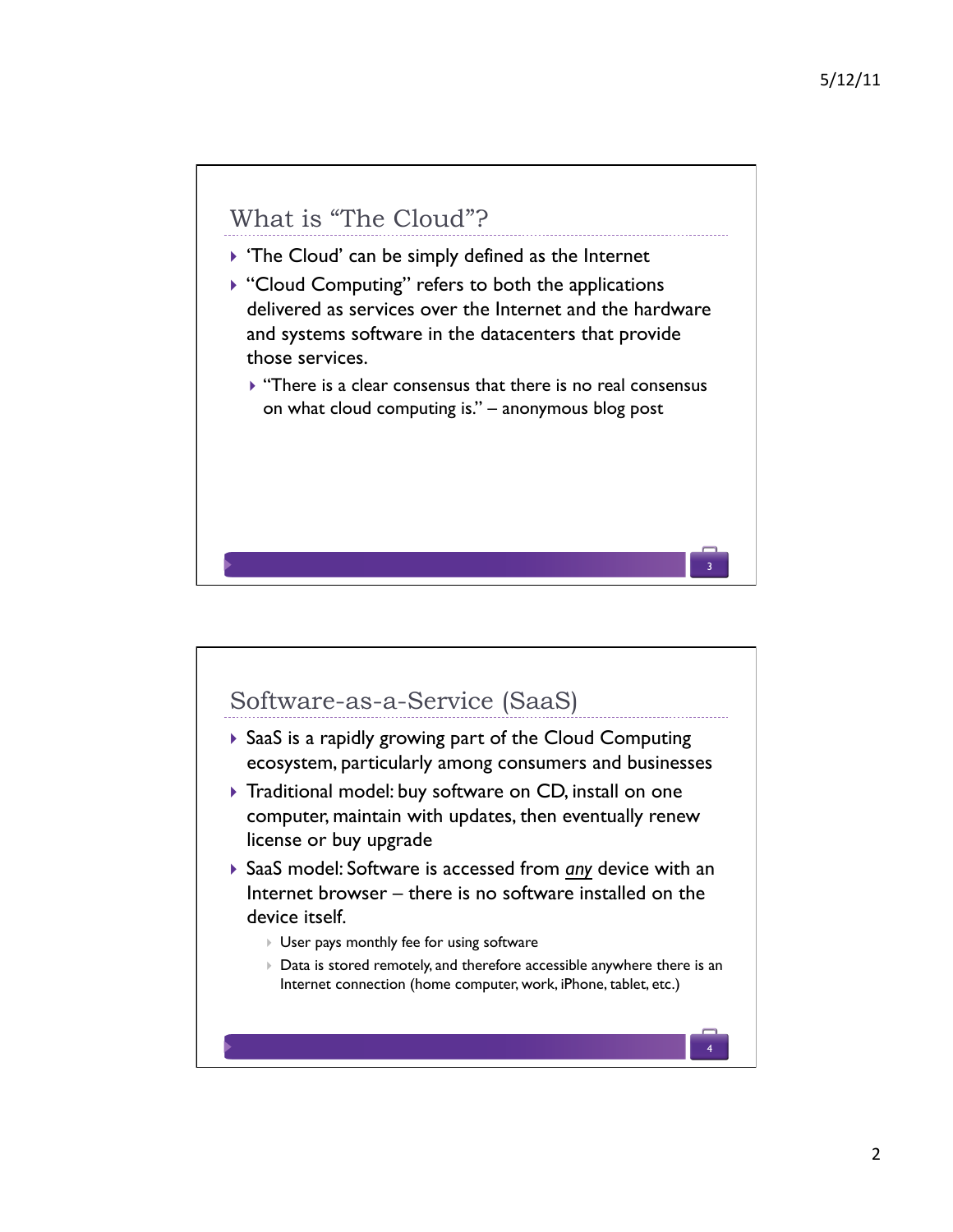

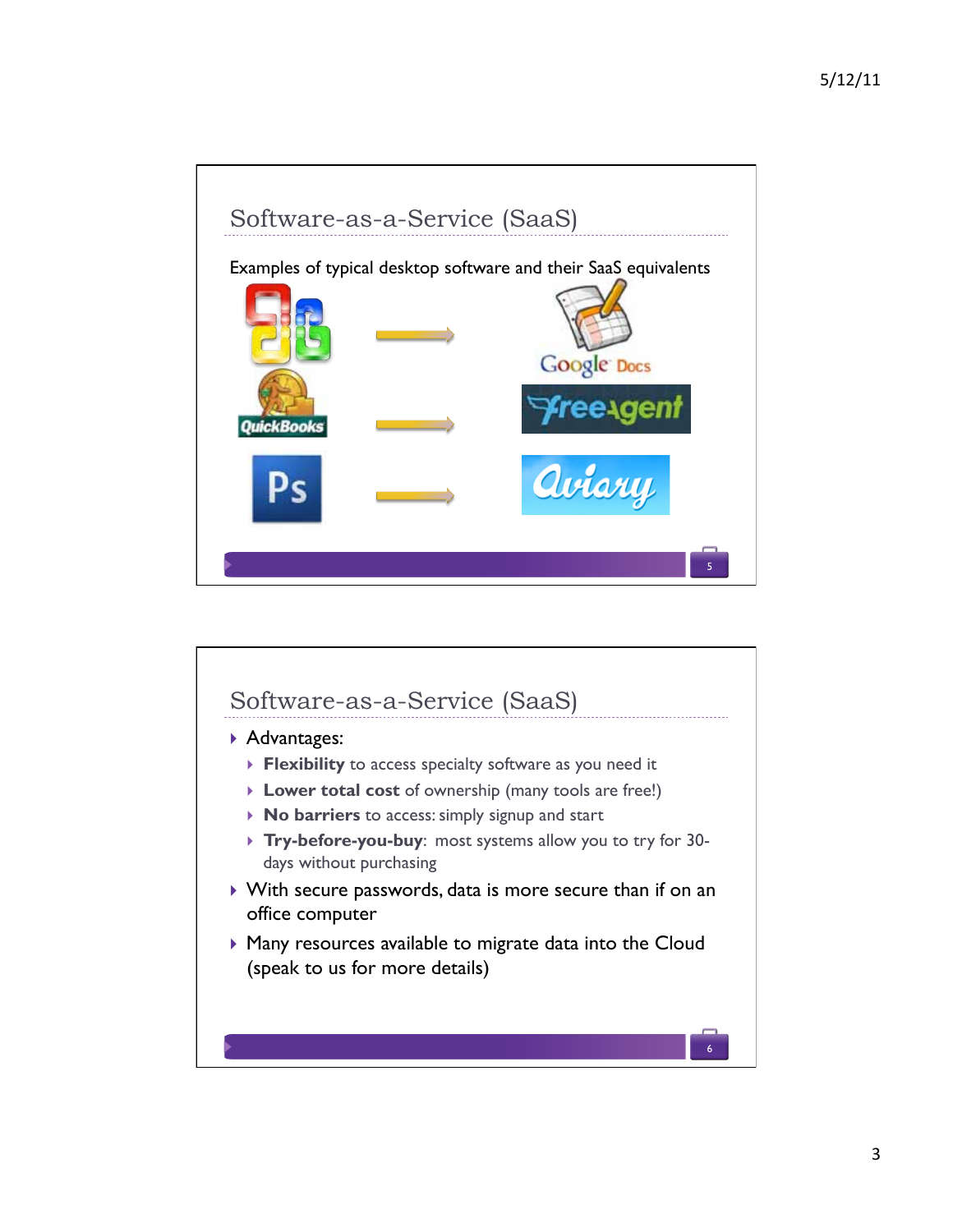

#### Some Tasks That Can be Outsourced to the Human Cloud

**Promotional Contests** Grant Writing<br>Market Research Corporate Identity Print Ad Creation<br>Translation Software Design Answering Service<br>Newsletters **Patent Search** Patent Search<br>Ad Campaigns<br>Financial Analysis **Reference Checks Document Formatting Blog Writing**<br>Network Administration **Telesales** Trademark Applications Primary Research<br>Business Plans **Online Community Building**<br>Sales Forecasting **Technical Support** Image Editing<br>E-book Writing **Web Content Lead Generation Public Relations** 

Speech Writing<br>Manuals Presentation Development Human Resources Search Engine Marketing<br>Document Management **Budget Preparation**<br>Legal Contract **Templates** Benefits Administration<br>Social Media Marketing Bookkeeping<br>Competitive Analysis<br>Viral Marketing Office Management Voice-overs voice-overs<br>Data Entry<br>Desktop Widgets<br>Hash Animation<br>Strategic Plans<br>Event Manning Brochure Design<br>Usability Testing<br>24hr Call Centre Staffing<br>Policies & Procedures Engineering Consulting<br>Transcription Programming

CAD Drawings<br>Travel Planning Email Marketing Campaigns<br>Enterprise Resource Systems<br>Systems<br>Article Writing<br>Help Desk Support **3D** Graphics Audio Post-Production **Press Releases Mobile Applications** Survey Research Package Design Copywriting Cartoons and Illustrations muse abons<br>Recruiting<br>E-Commerce Store<br>Video Post-Production **Price Post-Production**<br>
Database Development<br>
Project Management<br>
Display Materials<br>
Social Media Applications<br>Architectural Drawing Animation Online Applications<br>Website Design

Product Catalog Design

8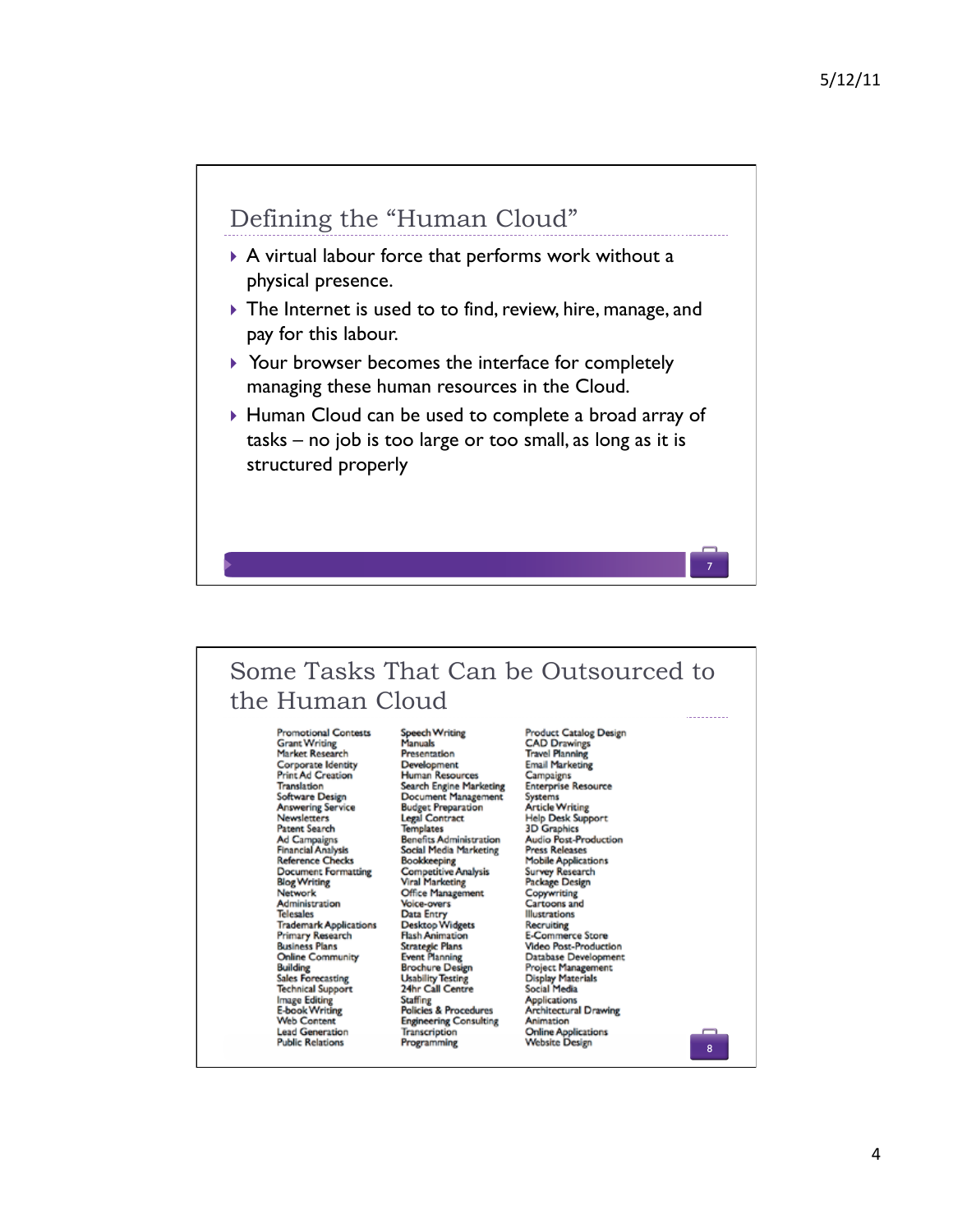9

## Advantages of the Human Cloud

#### ! Similar to Software-as-a-Service, Human Cloud offers:

- ! **Flexibility** : add resources as you need them, when you need them
- ▶ Cost : compared to hiring someone full-time, the Human Cloud can save you 50-80%
- ▶ **Speed** : identify, screen, and hire Human Cloud talent in hours vs. days in a traditional human resources model
	- ! Work can be turned around in 24 hours or less allows your business to be more flexible and agile
- ! **Transparency** and **Accountability** : outsourcing marketplaces rank and review contractors, post work samples, and let you screen on specific skills.

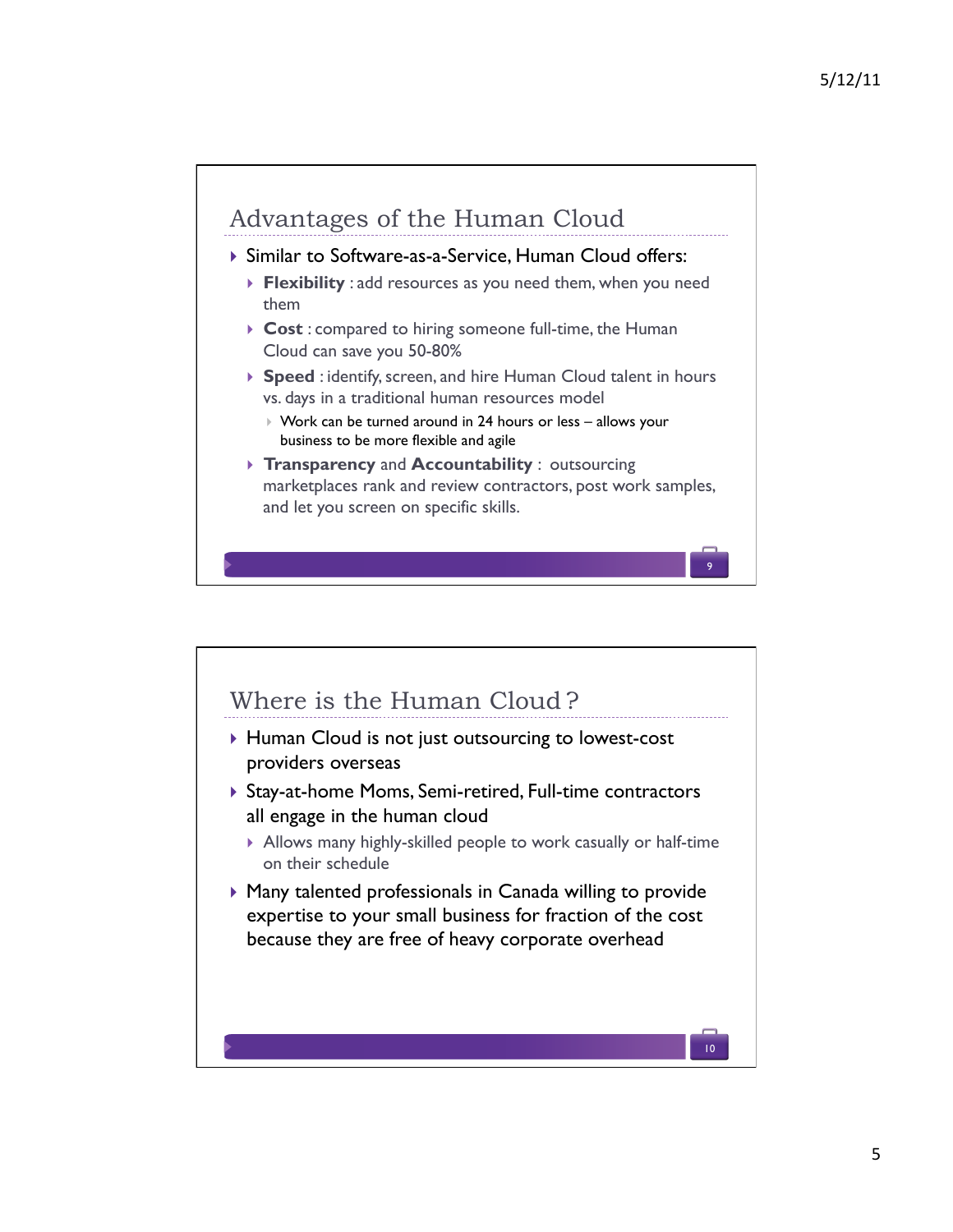

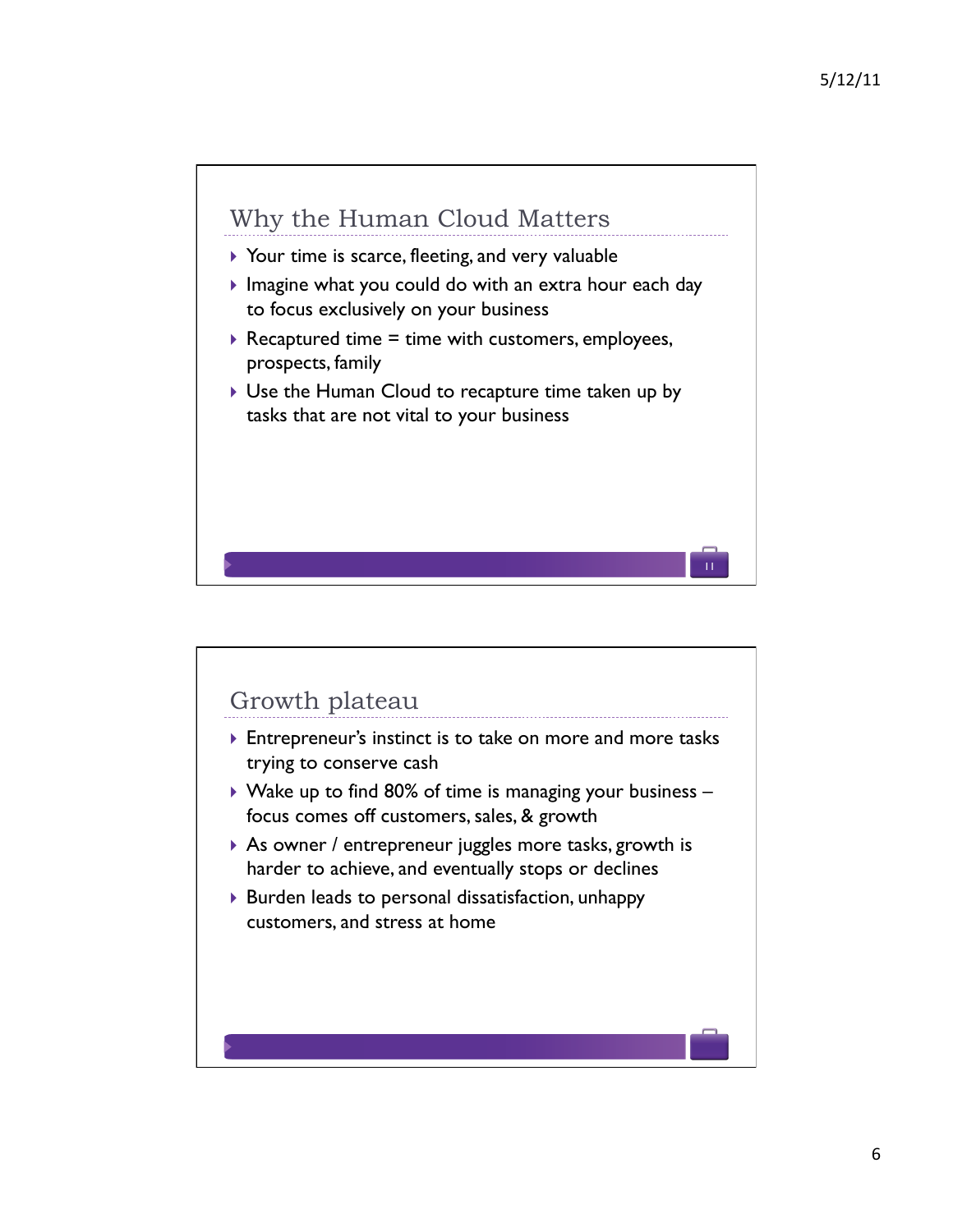

#### 5 PitFalls to Avoid Using the Human Cloud

- **1. Not Choosing the Right Tasks**: Select tasks that deliver the highest return on your time.
- **2. Job is ill-defined**: Focus on attaining very specific outcomes
- **3. Choosing price over quality**: You get what you pay for, especially outsourcing.
- **4. Insufficient oversight:** monitor work early and often to ensure the right results.
- **5. Relying too much on one contractor**: spread your work out, and have a backup plan.